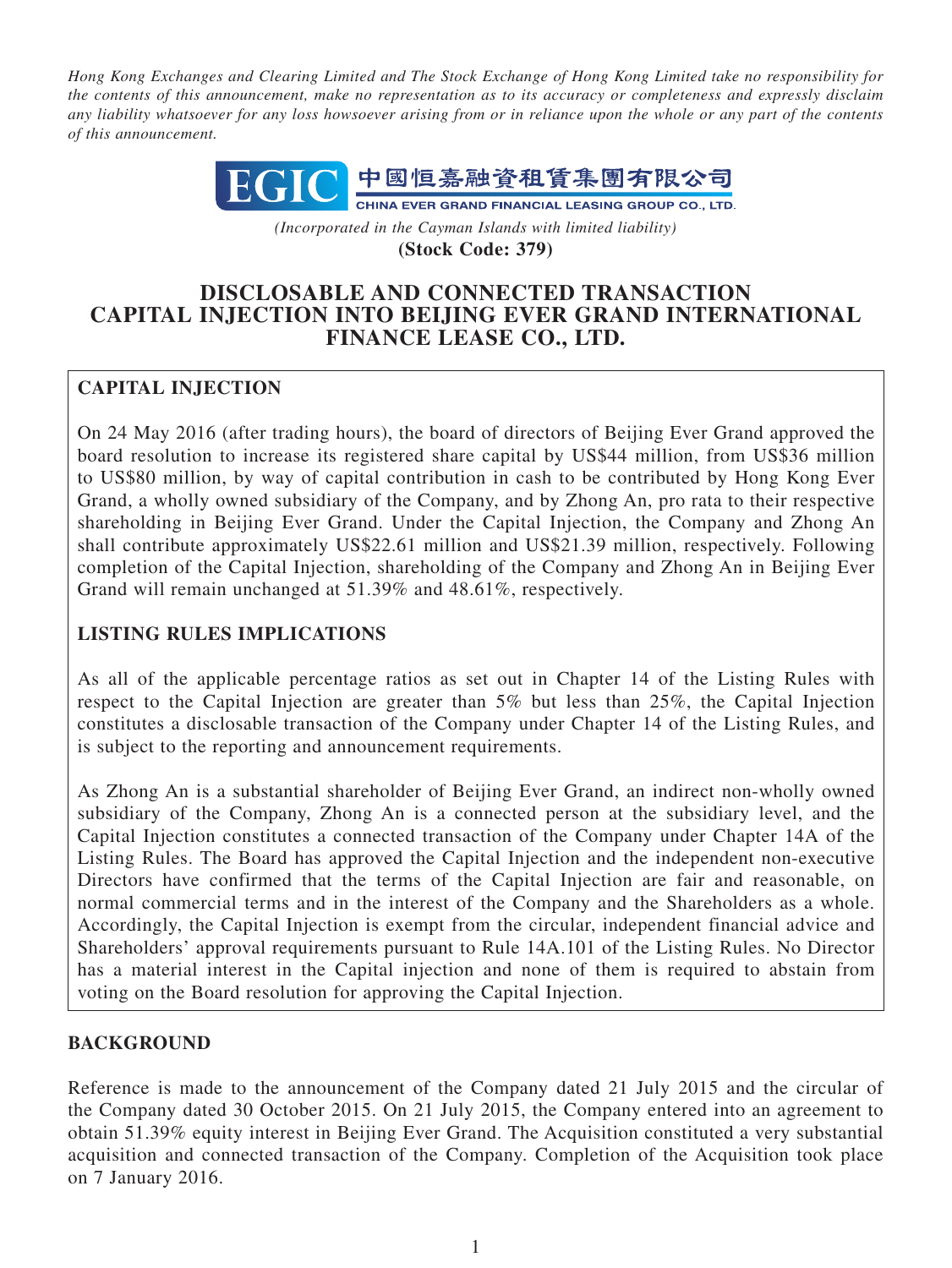## **THE CAPITAL INJECTION**

On 24 May 2016 (after trading hours), the board of directors of Beijing Ever Grand approved the board resolution to increase its registered share capital by US\$44 million, from US\$36 million to US\$80 million, by way of capital contribution in cash to be contributed by Hong Kong Ever Grand, a wholly owned subsidiary of the Company, and by Zhong An, pro rata to their respective shareholding in Beijing Ever Grand. Following completion of the Capital Injection, shareholding of the Company and Zhong An in Beijing Ever Grand will remain unchanged at 51.39% and 48.61%, respectively.

The Capital Injection shall become effective upon obtaining approval from (i) the board of directors of each of the Company and Zhong An, with respect to the Capital Injection, and (ii) 北 京商務委員會(Beijing Municipal Commission of Commerce), with respect to the Capital Injection.

#### **Consideration**

Under the Capital Injection, the Company and Zhong An shall contribute approximately US\$22.61 million and US\$21.39 million, respectively. The amount of capital contribution under the Capital Injection has been determined after arm's length negotiation between the parties to the Capital Injection, taking into account the need to strengthen the financial standing and capabilities of Beijing Ever Grand.

#### **Settlement of Capital Injection**

All outstanding capital commitments under the Capital Injection shall be settled by the relevant parties according to the capital position of themselves and their controlling shareholders within five years from the date of completion of the change of business registration of Beijing Ever Grand with respect to the Capital Injection.

The parties can negotiate and postpone the time for settlement.

## **INFORMATION OF THE PARTIES**

The principal activities of the Company are the manufacture and trading of polishing materials and equipment, provision of finance leasing and related consulting services, trading of equity securities, investment in terminal and logistics services business and investment holding.

Zhong An is a company established in the PRC with limited liability. Its principal businesses are equity investment and fund management.

Beijing Ever Grand is a PRC incorporated company with limited liability. Its principal business activities are in the provision of financial leases and related consultancy services.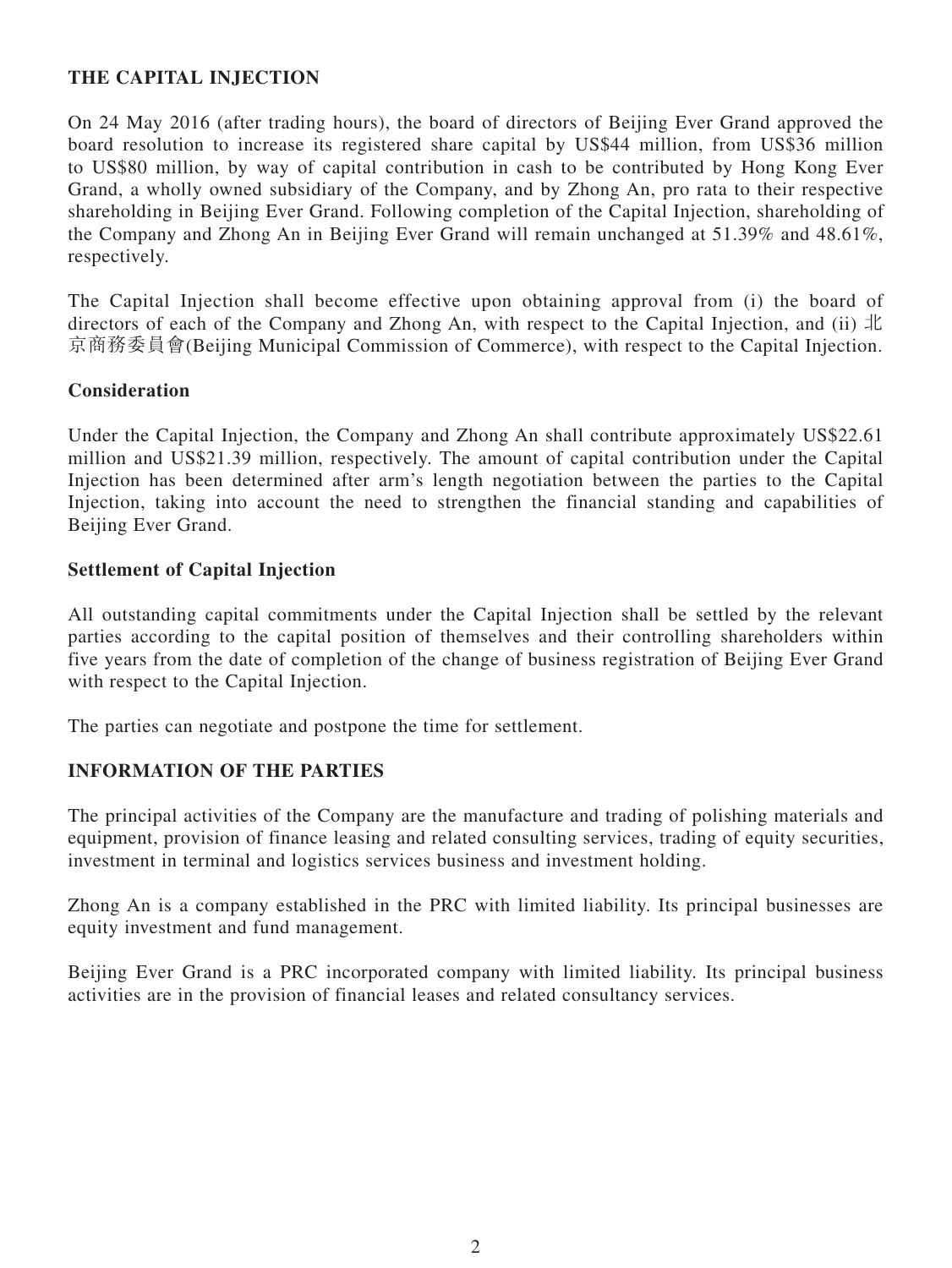Set out below is the audited financial information of Beijing Ever Grand for the year ended 31 December 2014 and 2015:

|                                     | <b>Year ended 31 December</b> |                  |
|-------------------------------------|-------------------------------|------------------|
|                                     | 2015                          | 2014             |
|                                     | <b>RMB\$'000</b>              | <i>RMB\$'000</i> |
| Turnover                            | 190,807                       | 100,912          |
| Profit before taxation for the year | 44,639                        | 36,635           |
| Profit for the year                 | 33,353                        | 29,275           |
|                                     | As at 31 December             |                  |
|                                     | 2015                          | 2014             |
|                                     | <b>RMB\$'000</b>              | RMB\$'000        |
| Net assets                          | 260,752                       | 224,513          |

*Note: Beijing Ever Grand became a non-wholly owned subsidiary of the Company upon completion of the Acquisition on 7 January 2016. As such, the profit and loss result of Beijing Ever Grand was consolidated into the Company's financial information only after 7 January 2016.*

The audited financial information of Beijing Ever Grand for the year ended 31 December 2015 are prepared in accordance with PRC Generally Accepted Accounting Principles, whereas the audited financial information for the year ended 31 December 2014 are prepared in accordance with Hong Kong Financial Reporting Standards.

## **REASONS FOR AND BENEFIT OF THE CAPITAL INJECTION**

Beijing Ever Grand is principally engaged in the provision of finance leasing and relating consultancy services in the PRC. As stated in the Circular, for each financial lease transaction engaged, the Company will in turn seek to obtain financing from commercial banks and other financial institutions. The approval for such financing will depend heavily on good financial standing, for which registered share capital is a primary factor.

The Board considers the increase in registered capital will strengthen Beijing Ever Grand's financial standing and capabilities, augmenting its negotiating powers in obtaining more favourable financing terms and conditions from commercial banks and other financial institutions. This gives Beijing Ever Grand a competitive advantage over its competitors and would have positive direct impacts on its operations.

Taking into account the aforesaid factors, the Directors (including the independent non-executive Directors) consider that the Capital Injection is in the interest of the Company, and the terms of the Capital Injection are on normal commercial terms, fair and reasonable, and in the interest of the Company and Shareholders as a whole.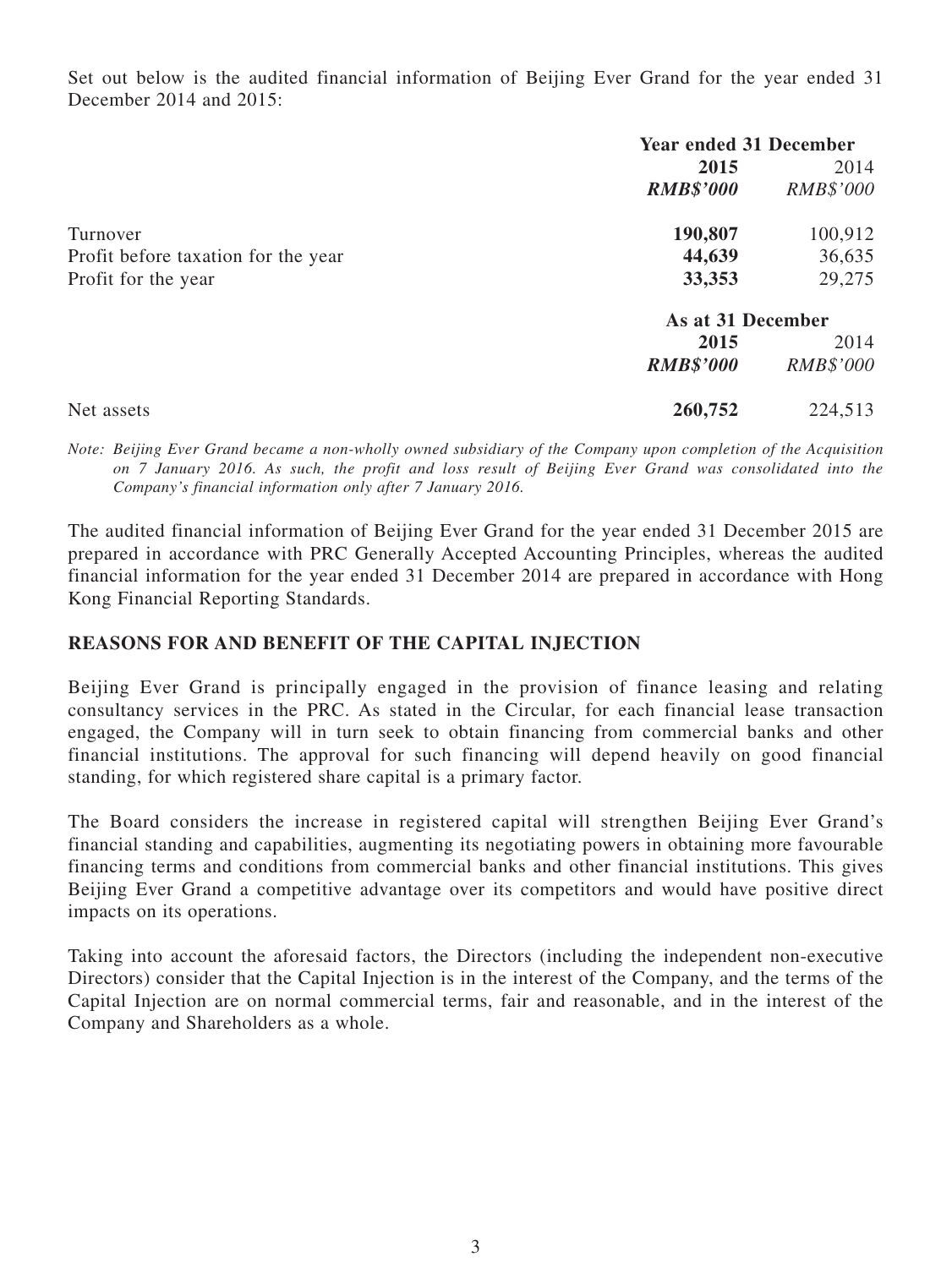## **FINANCIAL EFFECT**

Following completion of the Capital Injection, the registered capital of Beijing Ever Grand will be increased from US\$36 million to US\$80 million, which shall be owned 51.39% by the Company and 48.61% by Zhong An. Beijing Ever Grand will continue to be a subsidiary of the Company and the financial results of Beijing Ever Grand will continue to be consolidated by the Company. The Capital Injection will not result in any significant impact to the profit or loss of the Company.

It is expected that the Capital Injection will be funded through equity financing, including but not limited to placing of new Shares under general or specific mandate, and internal resources of the Company within five years from the date which the business license of Beijing Ever Grand have been updated to reflect the change in registered capital.

#### **LISTING RULES IMPLICATIONS**

As all of the applicable percentage ratios as set out in Chapter 14 of the Listing Rules with respect to the Capital Injection are greater than 5% but less than 25%, the Capital Injection constitutes a disclosable transaction of the Company under Chapter 14 of the Listing Rules, and is subject to the reporting and announcement requirements.

As Zhong An is a substantial shareholder of Beijing Ever Grand, an indirect non-wholly owned subsidiary of the Company, Zhong An is a connected person at the subsidiary level, and the Capital Injection constitutes a connected transaction of the Company under Chapter 14A of the Listing Rules. The Board has approved the Capital Injection and the independent non-executive Directors have confirmed that the terms of the Capital Injection are fair and reasonable, on normal commercial terms and in the interest of the Company and the Shareholders as a whole. Accordingly, the Capital Injection is exempt from the circular, independent financial advice and Shareholders' approval requirements pursuant to Rule 14A.101 of the Listing Rules. No Director has a material interest in the Capital injection and none of them is required to abstain from voting on the Board resolution for approving the Capital Injection.

#### **DEFINITIONS**

In this announcement, the following expressions shall, unless the context otherwise requires, have the following meanings:

| "Acquisition"        | the acquisition by the Group of $51.39\%$ equity interest in Beijing<br>Ever Grand pursuant to the agreement dated 21 July 2015, which<br>was completed on 7 January 2016 |
|----------------------|---------------------------------------------------------------------------------------------------------------------------------------------------------------------------|
| "Beijing Ever Grand" | 北京恒嘉國際融資租賃有限公司(Beijing Ever Grand International<br>Finance Lease Co., Ltd.*), a company with limited liability which<br>was established in the PRC on 6 April 2010        |
| "Board"              | the board of Directors                                                                                                                                                    |
| "Business Day"       | a day (other than a Saturday, Sunday and public holiday) on<br>which licensed banks are generally open for business in the PRC<br>throughout their normal business hours  |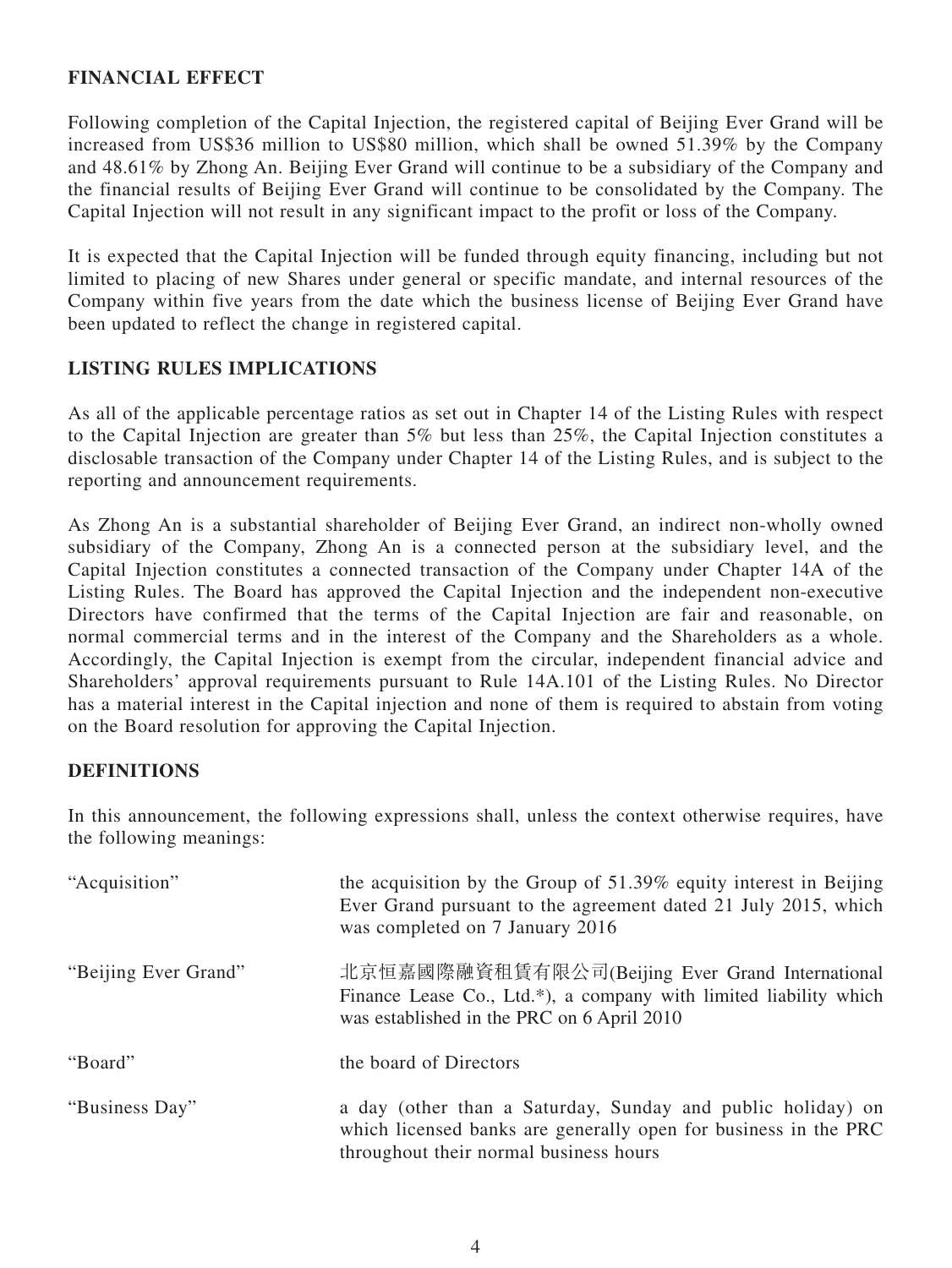| "Capital Injection(s)" | the proposed capital injection by the Company and Zhong An into<br>Beijing Ever Grand pro-rata to their shareholding in Beijing Ever<br>Grand                                                                                 |
|------------------------|-------------------------------------------------------------------------------------------------------------------------------------------------------------------------------------------------------------------------------|
| "Circular"             | the circular of the Company dated 30 October 2015 in relation to<br>the Transactions                                                                                                                                          |
| "Company"              | China Ever Grand Financial Leasing Group Co., Ltd., a Cayman<br>Island incorporated company with limited liability, and the<br>issued Shares of which are listed on the main board of the Stock<br>Exchange (stock code: 379) |
| "connected person(s)"  | has the meaning ascribed to it under Chapter 14A of the Listing<br>Rules                                                                                                                                                      |
| "Director(s)"          | $\text{directory}(s)$ of the Company                                                                                                                                                                                          |
| "Group"                | the Company and its subsidiaries                                                                                                                                                                                              |
| "Hong Kong"            | the Hong Kong Special Administrative Region of the People's<br>Republic of China                                                                                                                                              |
| "Listing Rules"        | the Rules Governing the Listing of Securities on the Stock<br>Exchange                                                                                                                                                        |
| "PRC"                  | the People's Republic of China, which, for the purpose of this<br>announcement, shall exclude Hong Kong, the Macau Special<br>Administrative Region of the PRC and Taiwan                                                     |
| "Share $(s)$ "         | ordinary share(s) of HK\$0.1 each in the share capital of the<br>Company                                                                                                                                                      |
| "Shareholder(s)"       | the holder(s) of the Shares                                                                                                                                                                                                   |
| "Stock Exchange"       | The Stock Exchange of Hong Kong Limited                                                                                                                                                                                       |
| "Transactions"         | On 21 July, 2015, the Company entered into an agreement to<br>obtain 51.39% equity interests of Beijing Ever Grand, which<br>constituted a very substantial transaction that was completed on 7<br>January 2016               |